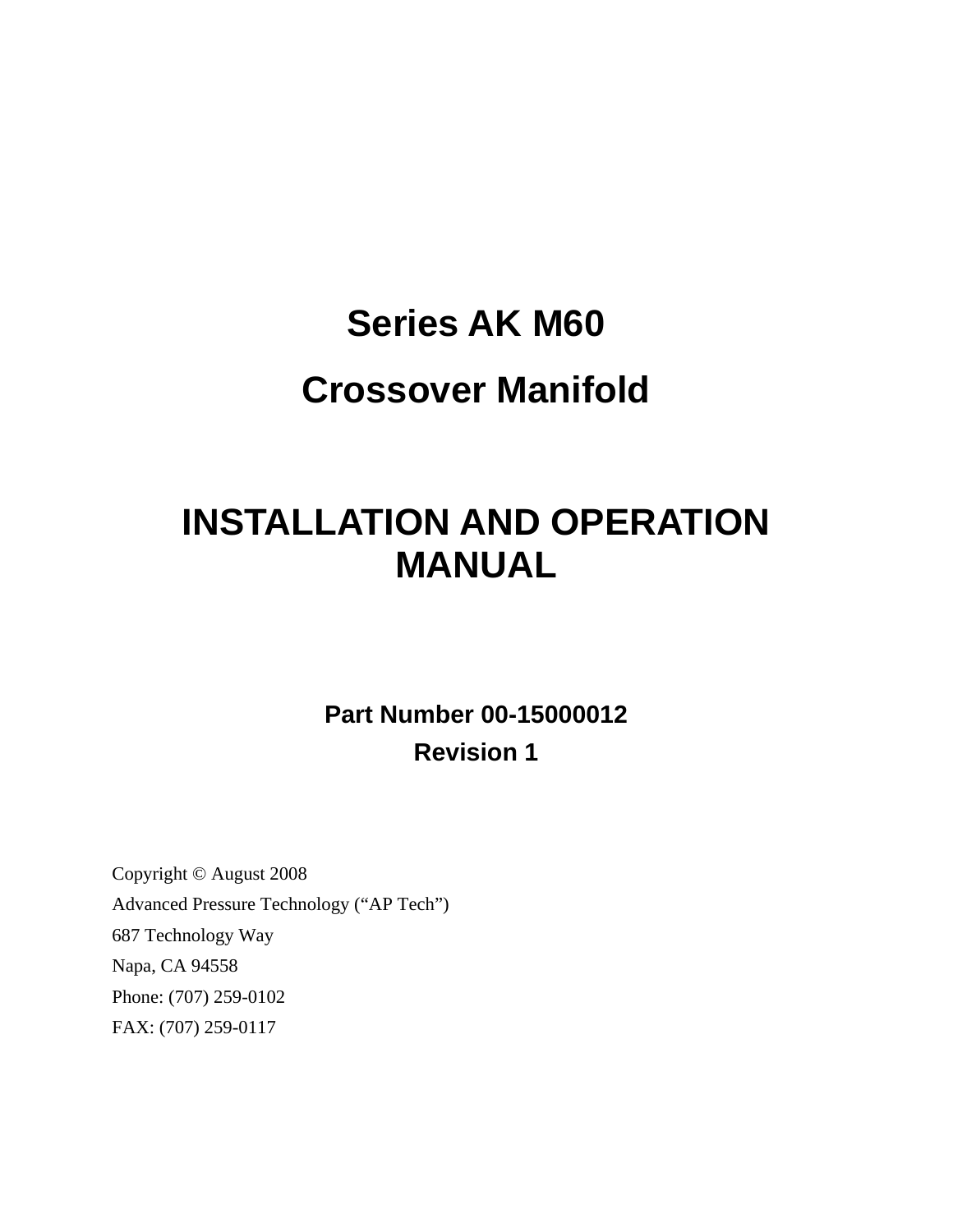# **TABLE OF CONTENTS**

| 1.   |  |
|------|--|
| 2.   |  |
| 2.1. |  |
| 2.2. |  |
| 3.   |  |
| 3.1. |  |
| 3.2. |  |
| 4.   |  |
| 4.1. |  |
| 4.2. |  |
| 4.3. |  |
| 4.4. |  |
| 4.5. |  |
| 4.6. |  |
| 5.   |  |
| 5.1. |  |
| 6.   |  |
| 6.1. |  |
| 6.2. |  |
| 6.3. |  |
| 6.4. |  |
| 6.5. |  |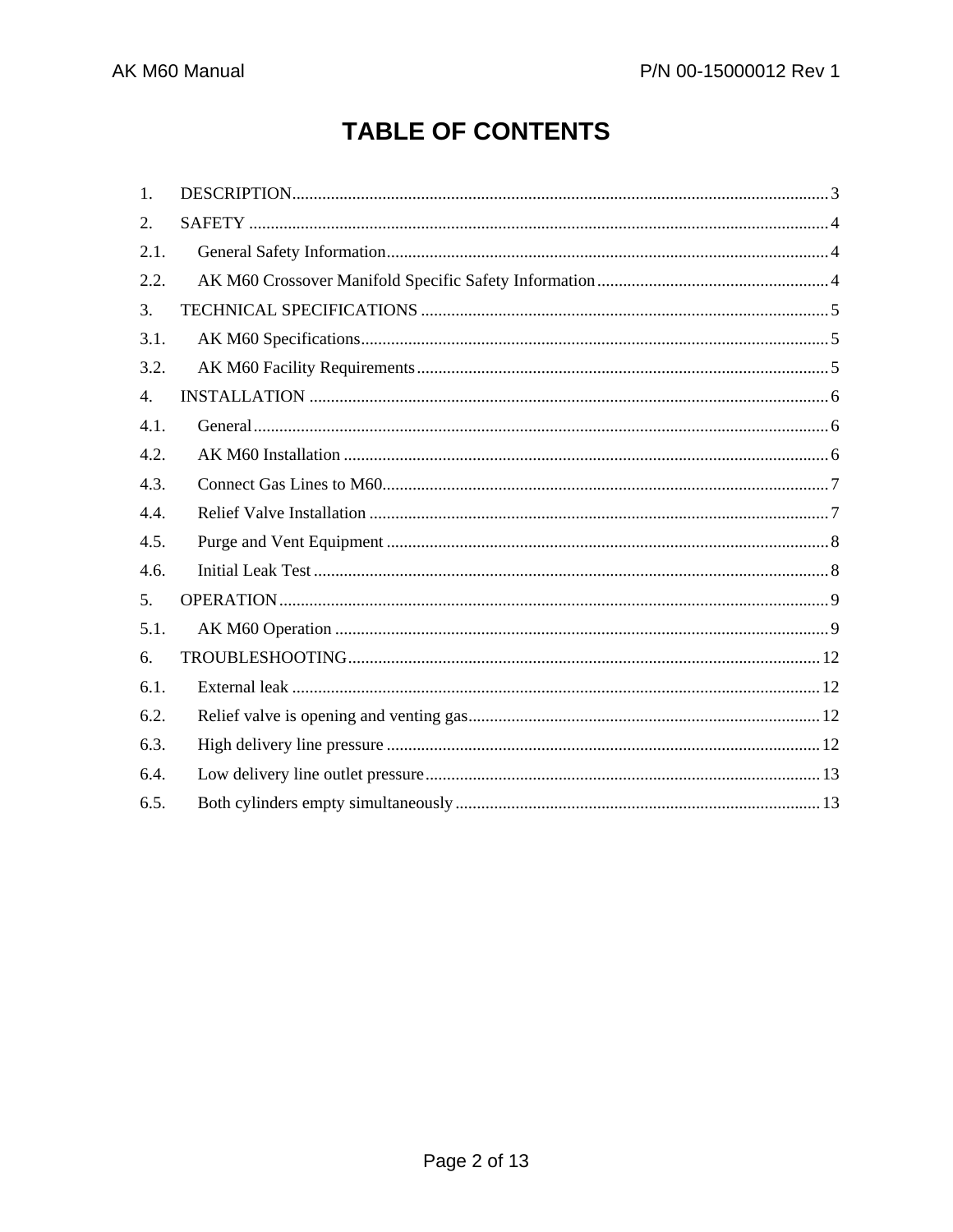### **1. DESCRIPTION**

This installation and operation manual covers the series AK M60 crossover manifold. The AK M60 crossover manifold is used to maintain a continuous supply of source gas when the "in use" gas cylinder is depleted, by automatically drawing gas from a standby cylinder. The AK M60 consists of a *crossover regulator* and *pressure gauges*. The crossover regulator has a panel nut for mounting. The crossover regulator consists of two regulators with separate inlets and a common outlet, machined into a single body. Two pressure gauges are installed in the crossover regulator to indicate the inlet pressure from the *Source A* and *Source B* gas cylinders. The crossover regulator has an outlet pressure gauge and an outlet port. A relief valve is recommended to be installed to protect the low pressure side of the crossover regulator from full cylinder pressure in the event of a seat failure. Custom configurations may vary slightly from this standard design. Figure 1 shows the basic design.



**Figure 1. AK M60 Crossover Manifold Front View**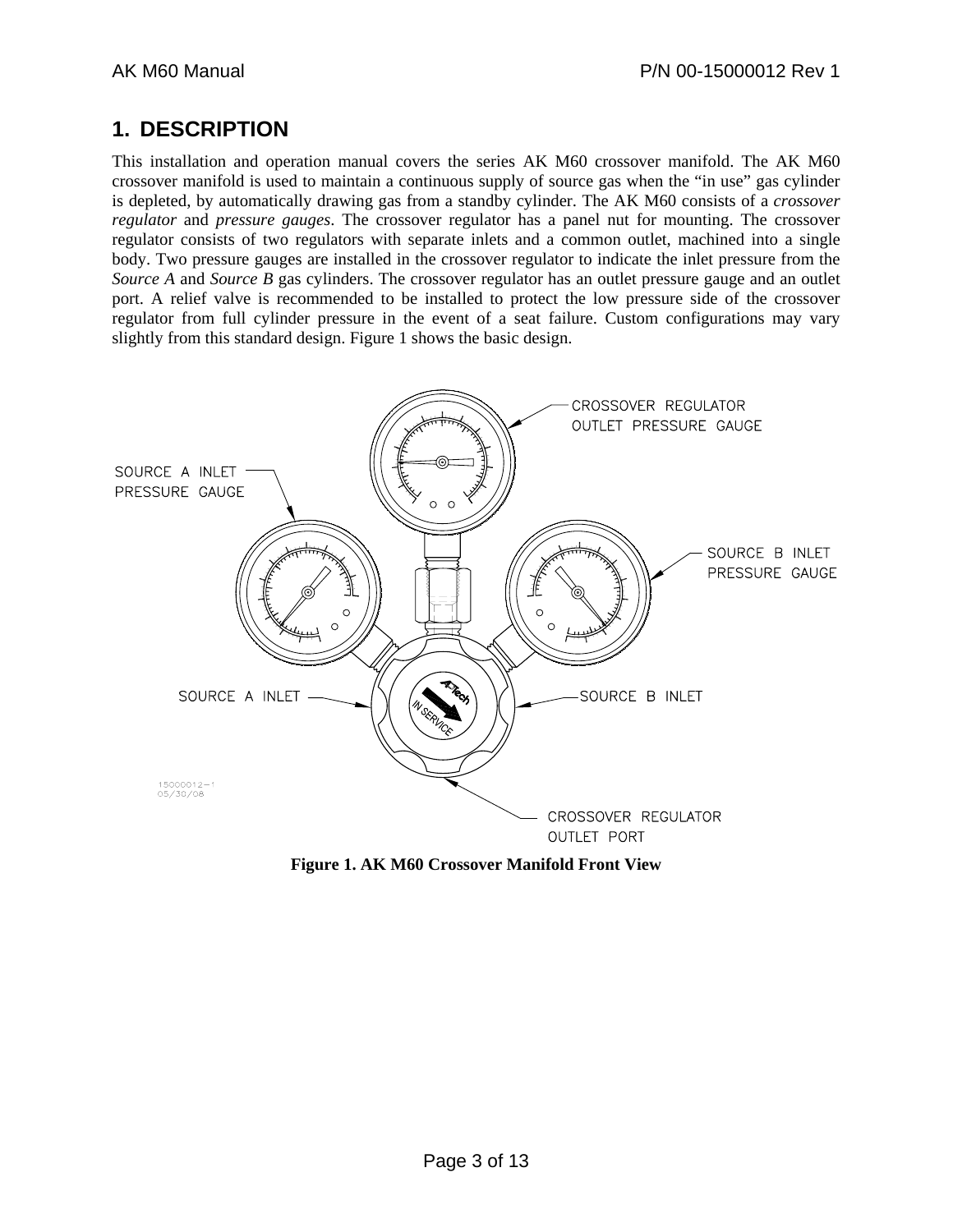### **2. SAFETY**

**The user is strongly recommended to carefully read this section covering general safety information and to adhere to specific safety information located throughout this manual.** 

#### **2.1. General Safety Information**

All technicians that install, operate, or maintain this equipment should be trained in the use and hazards of compressed gases. Technicians should also be familiar with the hazards associated with the particular gas being delivered. These hazards can include high pressure, asphyxiation, toxicity, flammability, corrosivity, etc. Material safety data sheets are available from gas suppliers that provide detailed information on the hazards associated with a particular gas.

Appropriate personal protective equipment should be worn at all times as recommended by the material safety data sheet for the particular gas and as required by safety practices at the installation site. This equipment may include safety glasses, safety shield, rubber gloves, aprons, etc.

Never exceed the maximum working pressure of the equipment.

Equipment shall be installed in a manner that meets local, state, and federal regulations and safety guidelines. General guidelines for compressed gases can be obtained from the Compressed Gas Association (http://www.cganet.com/) and the European Industrial Gases Association (www.eiga.org).

Prior to disassembling manifold lines, the system may need to be purged using nitrogen or another gas to remove any hazardous gases. The AK M60 system does not have built-in purging capability, which is the responsibility of the user.

#### **2.2. AK M60 Crossover Manifold Specific Safety Information**

An overpressure relief device should be installed in a tee off the outlet port (6:00 o'clock position) of the crossover regulator. The outlet of the relief device should be connected to a scrubber system or directed away from personnel as appropriate.

The AK M60 crossover manifold should be checked for leaks upon installation and inspected periodically during use.

A shut off valve and check valve should be installed between both supply cylinders and the AK M60 crossover manifold inlet connections to prevent gas escaping from the cylinder in use when a cylinder is being replaced.

Installation of purge and vent valves are recommended when used with hazardous gases and exposure to the gas can result in a safety hazard to personnel. Purge equipment is the responsibility of the user.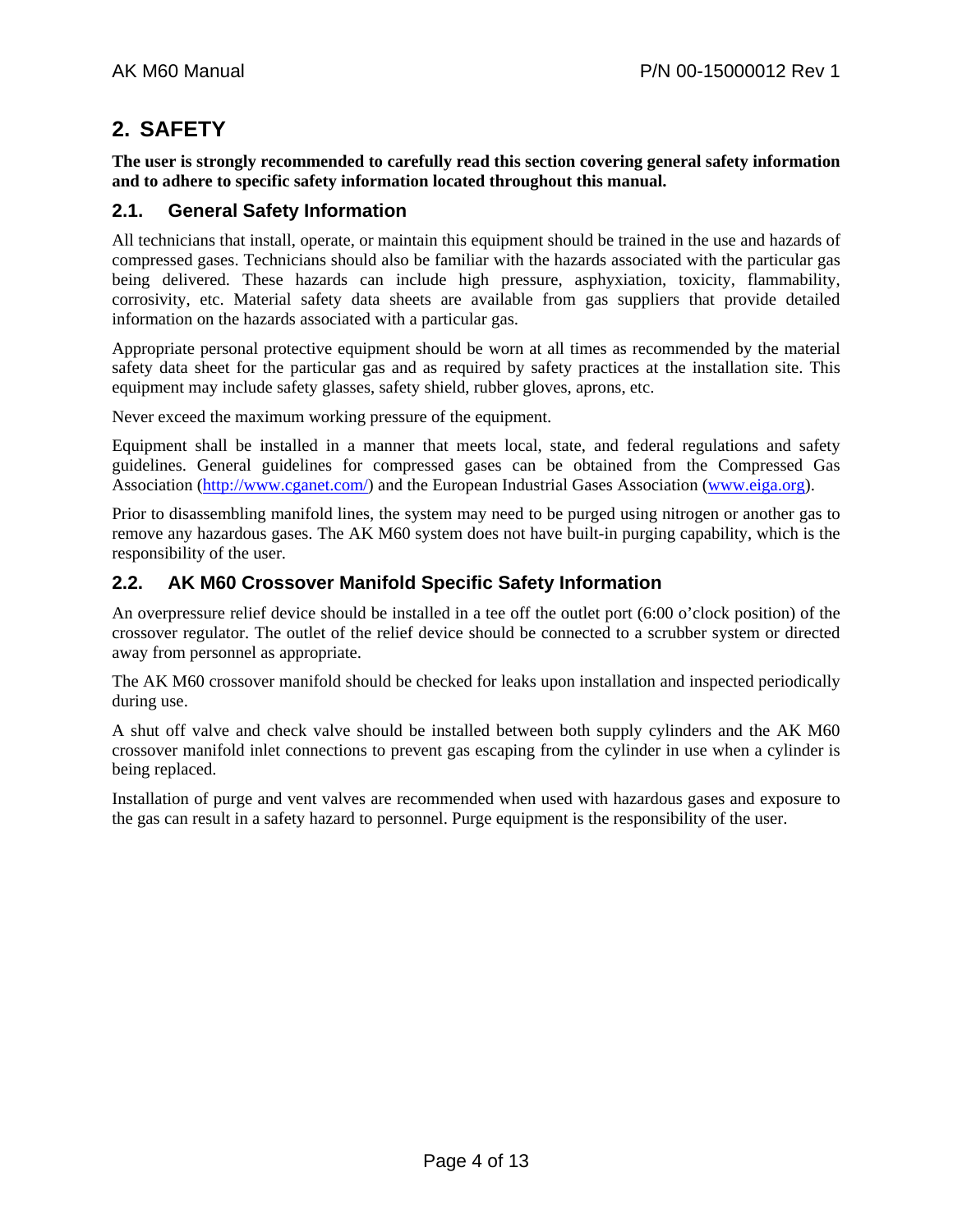# **3. TECHNICAL SPECIFICATIONS**

#### **3.1. AK M60 Specifications**

#### 3.1.1. Physical

- Dimensions are approximately 6-1/2 inch wide by  $6-1/8$  inch high by  $8-1/2$  inch deep
- Weight is approximately 5 lbs.
- Recommended to be panel mounted in  $1-27/64$  (1.42) inch diameter hole

#### 3.1.2. Pressure and Flow

- 3500 psig maximum inlet pressure (can be limited by inlet gauge range)
- 250, 150, and 100 psig nominal outlet pressure options (specified when ordered)
- 75 slm nitrogen maximum flow at 200 psig minimum inlet pressure (higher flow rates may be obtainable depending on inlet pressure and system components)

#### **3.2. AK M60 Facility Requirements**

The following is needed to install the AK M60 manifold at the users facility.

- $\blacksquare$  1/4 inch NPT adapters
- Secure mounting of the AK M60 to prevent loosening of fittings during operation of the knob

The recommended method of mounting the AK M60 manifold is with the panel mount feature. The panel mount feature requires a 1-27/64 (1.42) inch diameter hole in a .30 inch maximum thickness panel. The rear bonnet of the regulator is placed through the panel and secured in place with a panel nut as shown in Figure 2. Alternately, it is possible to design a custom bracket that could secure the AK M60 manifold to a fixed object.

The following is recommended for proper operation of the equipment:

- Check valve for installation between each supply cylinder and each AK M60 inlet port
- **Manual valve for installation between cylinder and check valve**
- **•** Appropriate purge and vent system for hazardous gases
- Relief valve for installation on outlet delivery line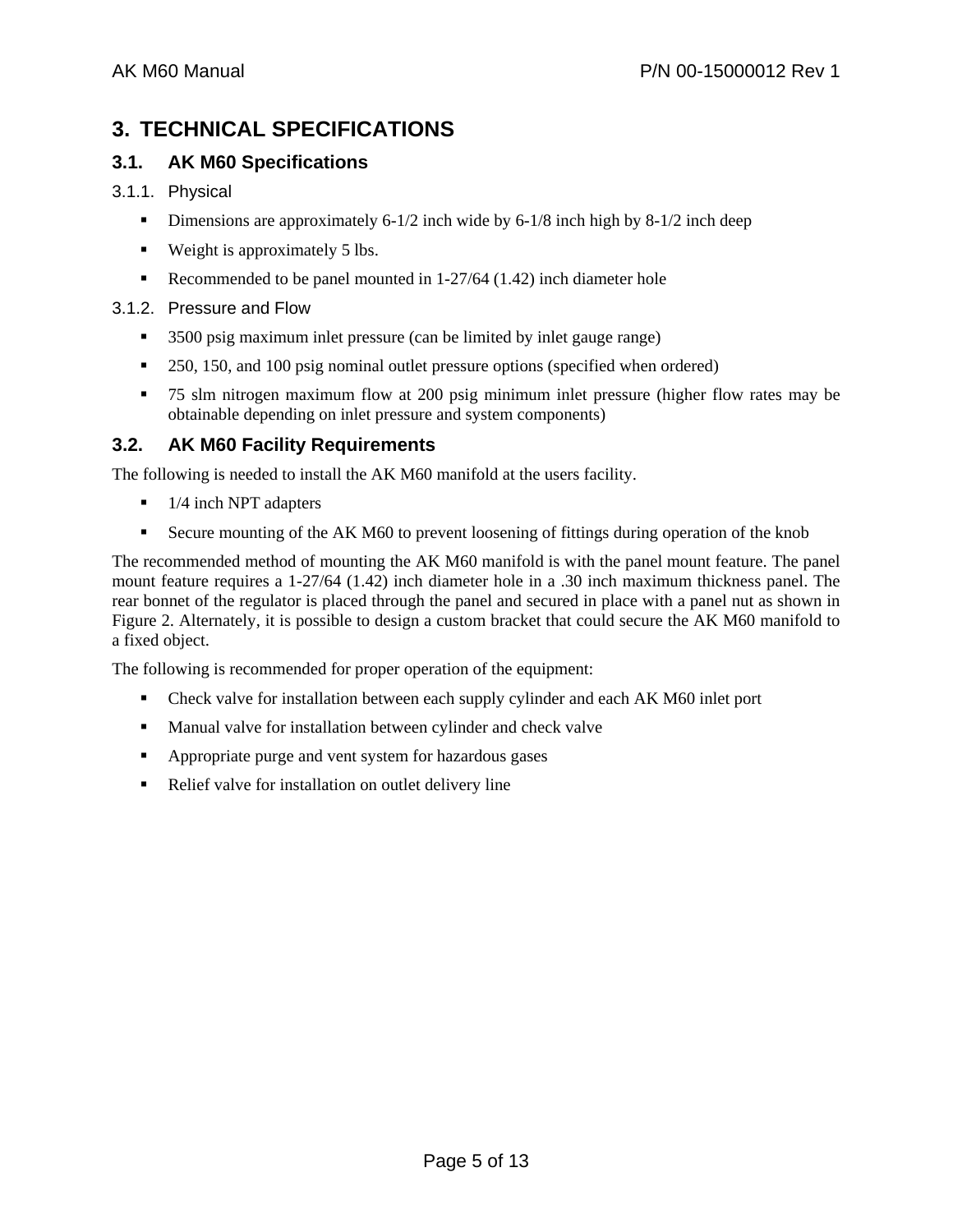# **4. INSTALLATION**

This section describes how to install the equipment at a user facility.

#### **4.1. General**

Use Teflon® pipe thread tape on NPT connections. When mating a 316 stainless steel pipe fitting to a 316 stainless steel AK M60 body, it is recommended that Teflon tape be applied to the first NPT thread to prevent galling upon assembly. For brass fittings, do not apply thread tape to the first NPT thread to reduce the chance of introducing pieces of thread tape into the system. Use care not to apply Teflon tape such that loose tape will come free and enter the flow path.

AP Tech recommends the use of Teflon tape for NPT connections to reduce the chance of galling 316 stainless steel threads, to maintain oxygen compatibility, and to maintain system cleanliness. Other types of sealants can be used, but may not provide the same results.

Do not drop or jar the switchover manifold because damage to internal parts and pressure gauges may result.

Inspect the manifold after unpacking and before installation. If any damage is observed, contact factory for repair.

#### **4.2. AK M60 Installation**

Select a location for the manifold that is sheltered from the environment and away from sources of heat or sparks. The area should be protected from vehicles and moving mechanical equipment. The area must be accessible for ease of cylinder replacement.

A panel or bracket with a 1-27/64 inch hole is recommended to secure the AK M60 crossover manifold and prevent movement during operation. Refer to Figure 2 for mounting location.



15000012-2<br>08/20/08

**Figure 2. AK M60 Crossover Manifold Panel Mounting Detail**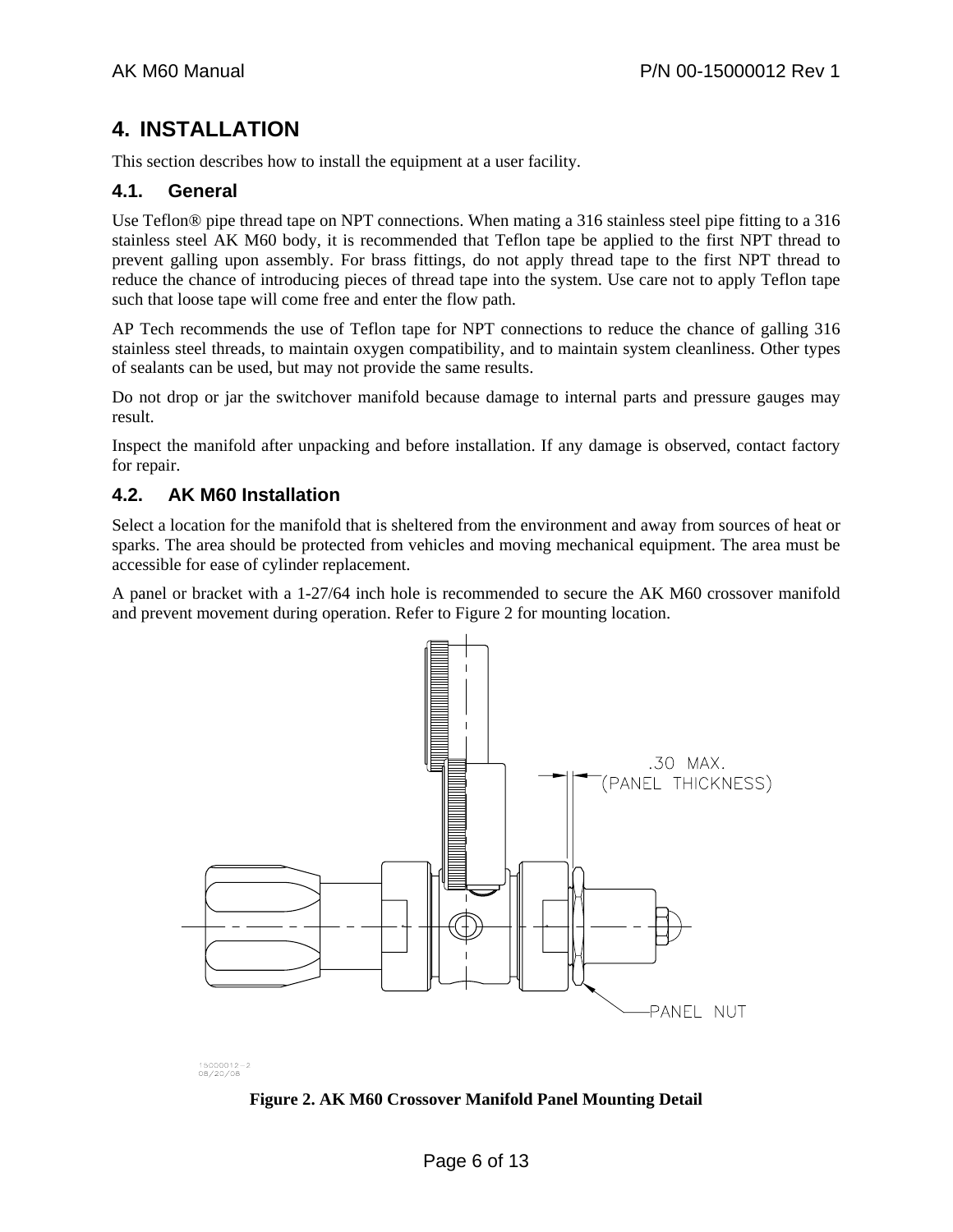#### **4.3. Connect Gas Lines to M60**

Refer to Figure 3 for a schematic of the recommended installation that shows the relative location of the AK M60 crossover manifold and other components. AP Tech recommends both a check valve and manual valve are used to isolate each gas cylinder from the AK M60 crossover manifold. It is possible to isolate the AK M60 manifold from each gas cylinder using only either a check valve or a manual valve.

The *Source A* high pressure inlet ports are labeled with "HP-A" marked into the body. Arrows are used next to the HP-A to point toward the high pressure gauge port and the high pressure inlet port. The *Source B* high pressure inlet ports are similarly labeled with "HP-B" and arrows.

The low pressure outlet ports are labeled with "LP" marked into the body near the port. Arrows are used next to the LP to point toward the low pressure port (both the outlet pressure gauge port and outlet port).

Position a gas cylinder on each side of the AK M60 manifold. Secure cylinders in place using an appropriate restraint system.

Equipment can be supplied with various types of fittings and connections. The standard connections are 1/4 inch female NPT. Inspect the system to determine if the connection is NPT, tube compression, or other.

Install a check valve into port labeled "HP-A" on AK M60 manifold. Flow arrow on check valve should be pointing into the AK M60 manifold inlet port. Install a manual shut off valve onto check valve.

Install a check valve into port labeled "HP-B" on AK M60 manifold. Flow arrow on check valve should be pointing into the AK M60 manifold inlet port. Install a manual shut off valve onto check valve.

Connect a "pigtail" (bent piece of tubing with loops for flexibility and to reduce stress on connections) or flexible braided hose from the outlet of the left cylinder valve to the manual valve on the AK M60 manifold regulator inlet port labeled "HP-A".

Connect a "pigtail" (bent piece of tubing with loops for flexibility and to reduce stress on connections) or flexible braided hose from the outlet of the right cylinder valve to the manual valve on the AK M60 manifold regulator inlet port labeled "HP-B".

Install appropriate fitting into AK M60 manifold 1/4 inch NPT female outlet port. Install delivery line to point of use using tubing or piping. A tee should be placed on the delivery line close to the AK M60 manifold for installation of a relief valve.

#### **4.4. Relief Valve Installation**

Install a relief valve on one leg of tee installed as part of the delivery line. The relief valve should be set above the AK M60 crossover regulator pressure settings. See Table 1 for recommended nominal relief valve set pressures. If necessary due to gas properties, route the relief valve outlet line to an appropriate scrubber or exhaust system. Otherwise, direct the relief valve outlet away from personnel.

| AK M60 Model    | <b>Nominal Crossover</b>      | <b>Relief Valve</b> |
|-----------------|-------------------------------|---------------------|
|                 | <b>Regulator Outlet Range</b> | <b>Set Pressure</b> |
| <b>AK M6010</b> | $85-115$ psig                 | $150$ psig          |
| AK M6015        | $135 - 165$ psig              | $200$ psig          |
| AK M6025        | 225-275 psig                  | 325 psig            |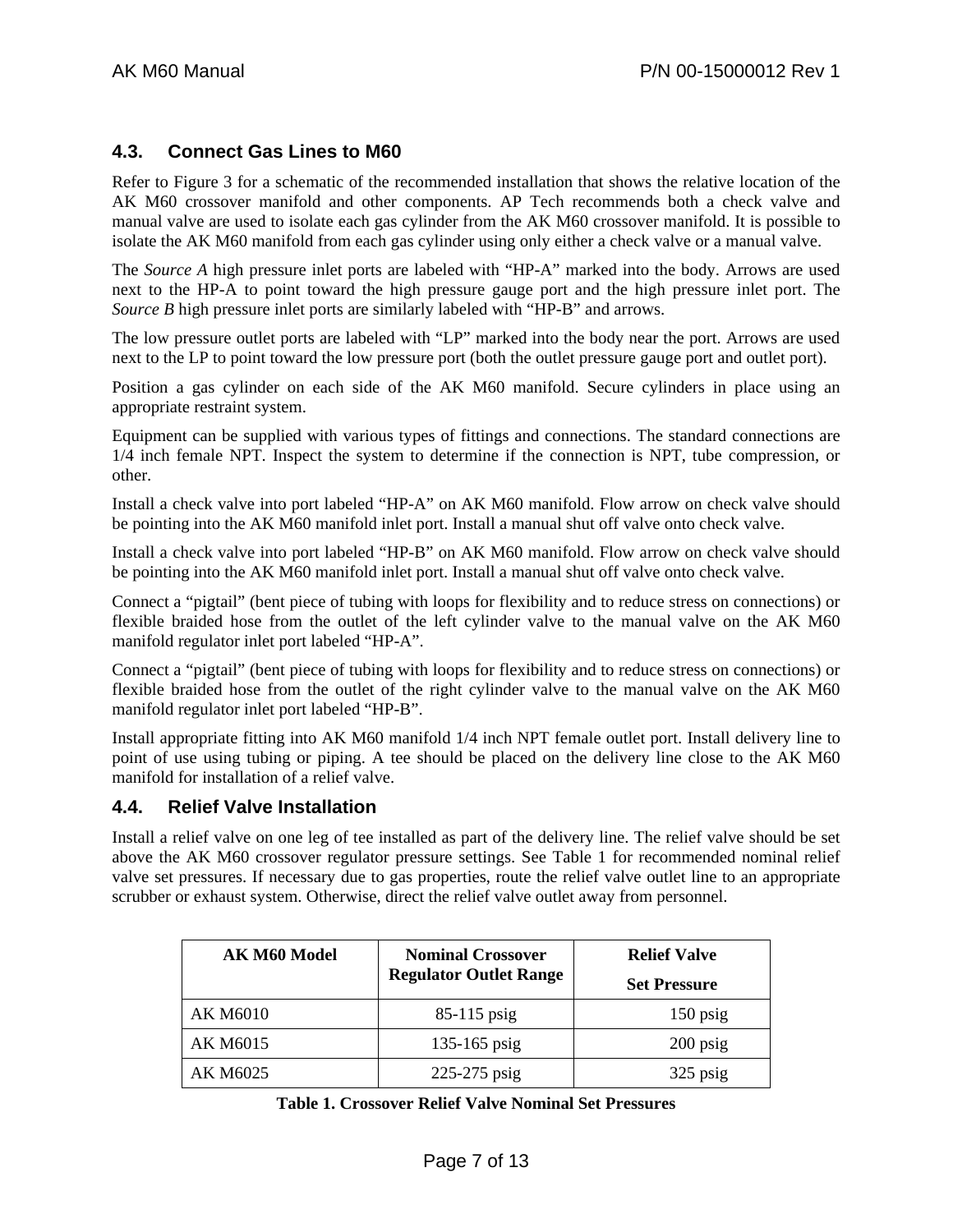#### **4.5. Purge and Vent Equipment**

If required due to gas properties (such as for hazardous gases), install purge and vent valves to enable the operator to remove hazardous gases from the lines using an inert purge gas before connecting and disconnecting gas cylinders.

#### **4.6. Initial Leak Test**

**Note:** Depending on the application, the user may opt for skipping the initial leak test and connect the process gas cylinders. A leak test should be performed as described in 5.1.2 as part of the initial pressurization.

Connect a nitrogen (or other appropriate inert gas) cylinder with a pressure regulator to the pigtail lines connected to the AK M60 manifold *Source A* and *Source B* inlet ports using appropriate adapter fittings. Regulate the pressure to less than the manifold maximum inlet pressure and no more than 90% of the inlet gauge maximum range.

Pressurize the manifold with nitrogen and then isolate the supply gas cylinder.

Check all lines for leaks by listening for audible leakage and applying soap solution to NPT connections. Monitor the pressure gauges on the AK M60 manifold for a pressure drop that would indicate a leak.

If any leaks are found, then disassemble, repair, and retest.

Disconnect the nitrogen cylinder.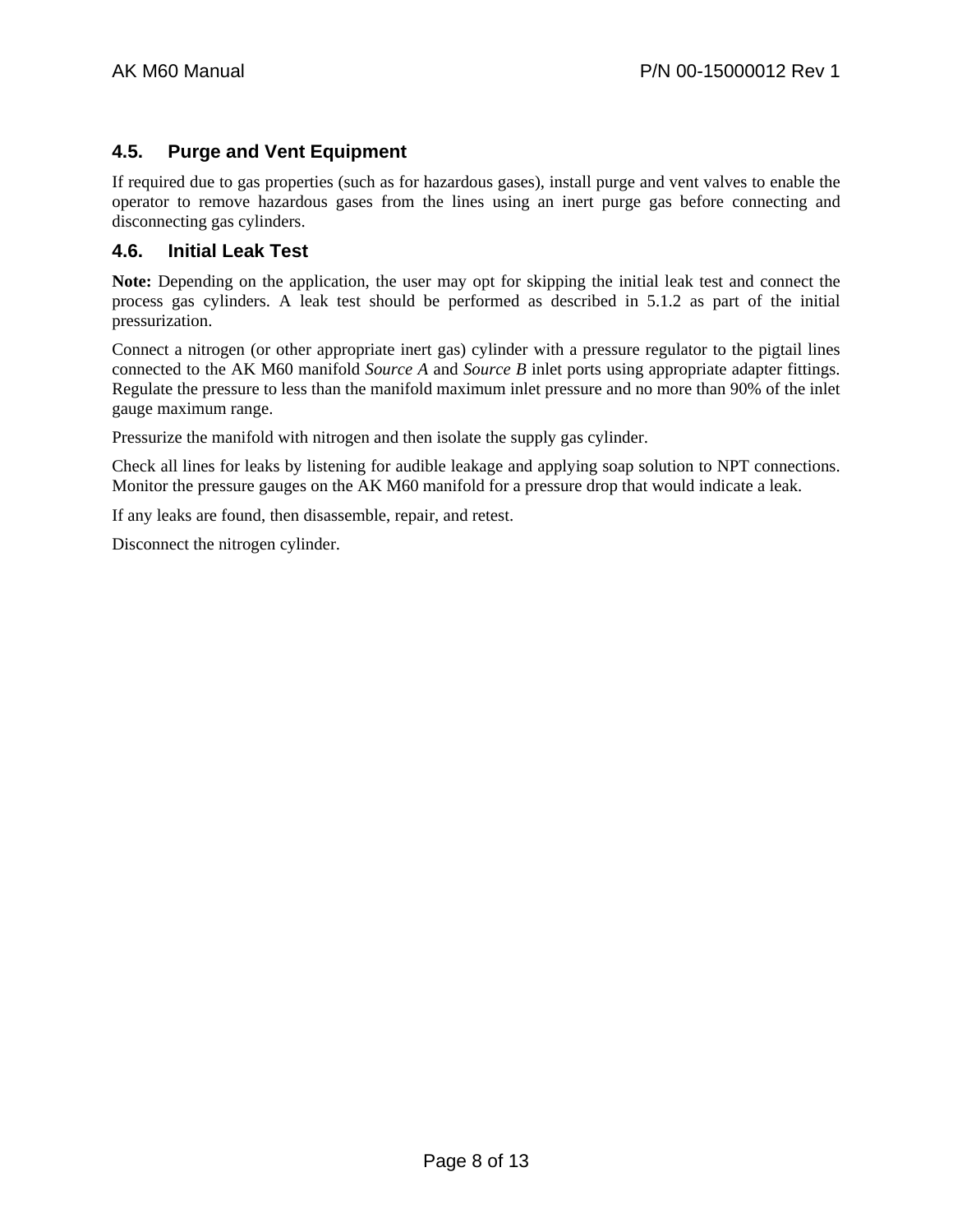# **5. OPERATION**

This section describes operation of the AK M60 crossover manifold.



**Figure 3. AK M60 Installation Schematic** 

#### **5.1. AK M60 Operation**

#### 5.1.1. General Principle of Operation

The knob for the crossover regulator has an "IN SERVICE" label with an arrow. When the knob is turned so that the arrow points toward the *Source B* (right) cylinder (approximately the 4:30 o'clock position with the outlet pressure gauge at 12:00 o'clock position), then the *Source B* (right) cylinder is the primary gas supply and the *Source A* (left) cylinder is the standby gas supply. This knob position is shown in Figure 1. When the knob is turned so that the arrow points toward the *Source A* (left) cylinder (approximately the 7:30 o'clock position), then the *Source A* (left) cylinder is the primary gas supply and the *Source B* (right) cylinder is the standby gas supply.

The crossover regulator is comprised of a fixed outlet pressure regulator and an adjustable (limited range) outlet pressure regulator. The *Source A* (left) cylinder supplies the fixed outlet pressure regulator. The *Source B* (right) cylinder supplies the adjustable outlet pressure regulator. The adjustable outlet pressure regulator has the "source selection outlet" knob with the "IN SERVICE" label and arrow. This regulator can be rotated only 270 degrees to adjust the *Source B* outlet pressure slightly above or slightly below the *Source A* fixed outlet pressure. It is this slight change in *Source B* outlet pressure that *selects* which cylinder is supplying gas and which cylinder is on standby. When the cylinder supplying gas is depleted, then it is time to replace that cylinder using the protocol in Section 5.1.3 or 5.1.4 as appropriate.

#### 5.1.2. Initial Pressurization with Process Gas

Confirm that an initial leak test has been performed and all leaks repaired.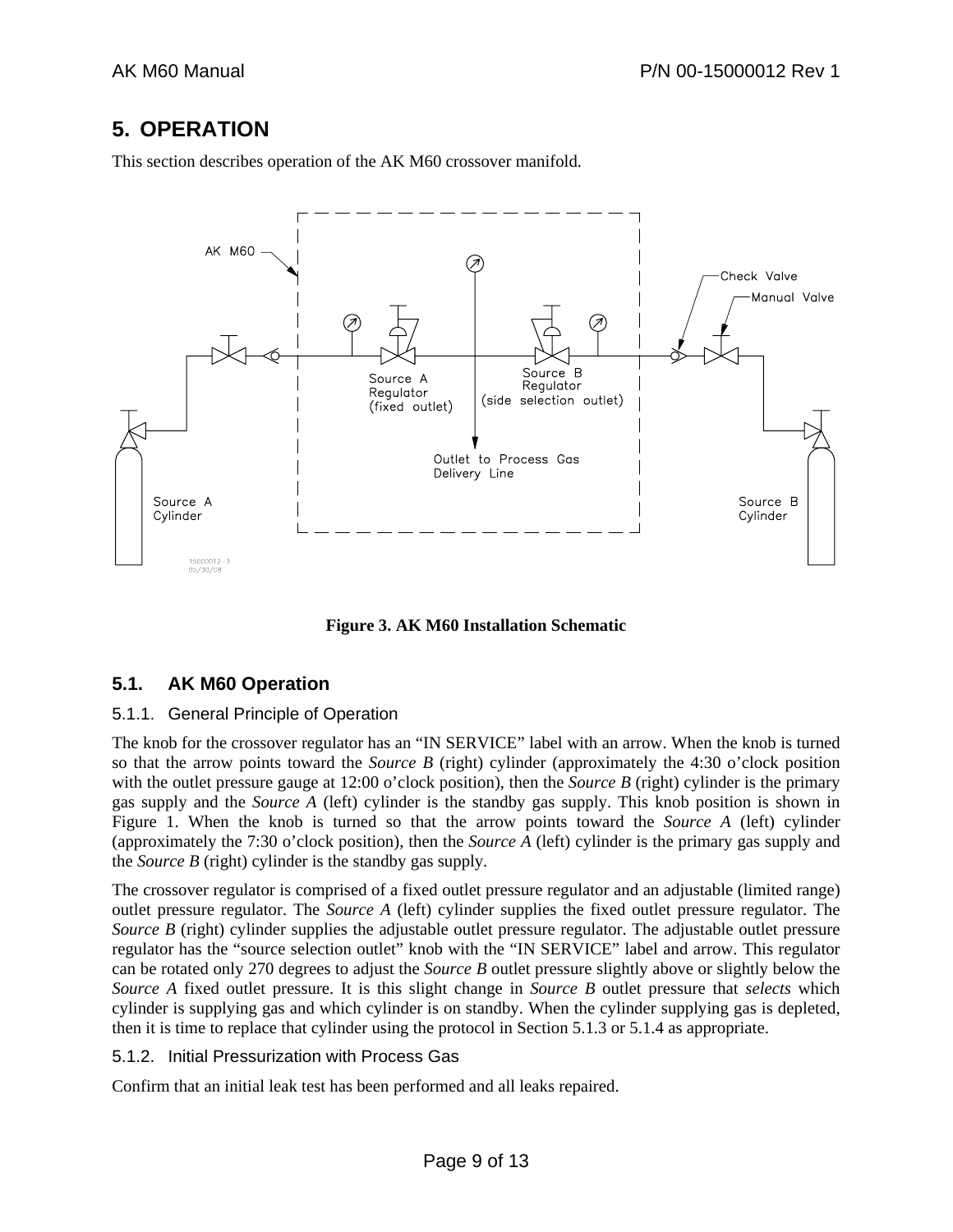Close all system valves.

Rotate source selection knob on AK M60 crossover regulator clockwise until internal stop is contacted. The knob will rotate approximately 270 degrees. The "IN SERVICE" label arrow on the knob should be pointing toward the *Source B* (right) cylinder (approximately the 4:30 o'clock position).

Open *Source B* cylinder valve and manual valve between *Source B* (right) cylinder and AK M60 crossover manifold. Pressure on *Source B* (right) gauge should indicate the cylinder pressure.

Open *Source A* cylinder valve and manual valve between *Source A* (left) cylinder and AK M60 crossover manifold. Pressure on *Source A* (left) gauge should indicate the cylinder pressure.

Check all system connections for leaks. This can be done with soap solution on each connection, by listening for an audible hissing sound, using an appropriate gas detector, or a pressure decay test that monitors system pressure gauges.

#### 5.1.3. Source B (right) Cylinder Depleted

Confirm that *Source B* (right) cylinder is depleted by reading the pressure gauge. The exact pressure will depend on the specific AK M60 model. The approximate pressure when the *Source B* cylinder is depleted is given in Table 2.

Rotate source selection knob on AK M60 crossover manifold counterclockwise until internal stop is contacted. The knob will rotate approximately 270 degrees. The "IN SERVICE" label arrow on the knob should be pointing toward the *Source A* (left) cylinder (approximately the 7:30 o'clock position).

Close *Source B* (right) cylinder valve and manual valve between *Source B* (right) cylinder and AK M60 crossover manifold. If required, operate equipment to purge line from cylinder to manifold.

Disconnect depleted *Source B* cylinder and connect full cylinder.

Open *Source B* (right) cylinder valve and manual valve between *Source B* (right) cylinder and AK M60 crossover manifold. Pressure on *Source B* (right) gauge should indicate the full cylinder pressure.

| <b>AK M80 Model</b> | <i>Source B</i> Depletion<br>Pressure, psig |
|---------------------|---------------------------------------------|
| AK M6010            | 100                                         |
| AK M6015            | 150                                         |
| AK M6025            | 250                                         |

| Table 2. Approximate Source B Cylinder Depletion Pressure |  |
|-----------------------------------------------------------|--|
|-----------------------------------------------------------|--|

#### 5.1.4. Source A (left) Cylinder Depleted

Confirm that *Source A* (left) cylinder is depleted by reading the pressure gauge. The exact pressure will depend on the specific AK M60 model. The approximate pressure when the *Source A* cylinder is depleted is given in Table 3.

Rotate AK M60 crossover manifold "selection" knob clockwise until internal stop is contacted. The knob will rotate approximately 270 degrees. The "IN SERVICE" label arrow on the knob should be pointing at approximately 4:30 o'clock position toward the *Source B* (right) cylinder.

Close *Source A* (left) cylinder valve and manual valve between *Source A* (left) cylinder and AK M60 crossover manifold. If required, operate equipment to purge line from cylinder to manifold.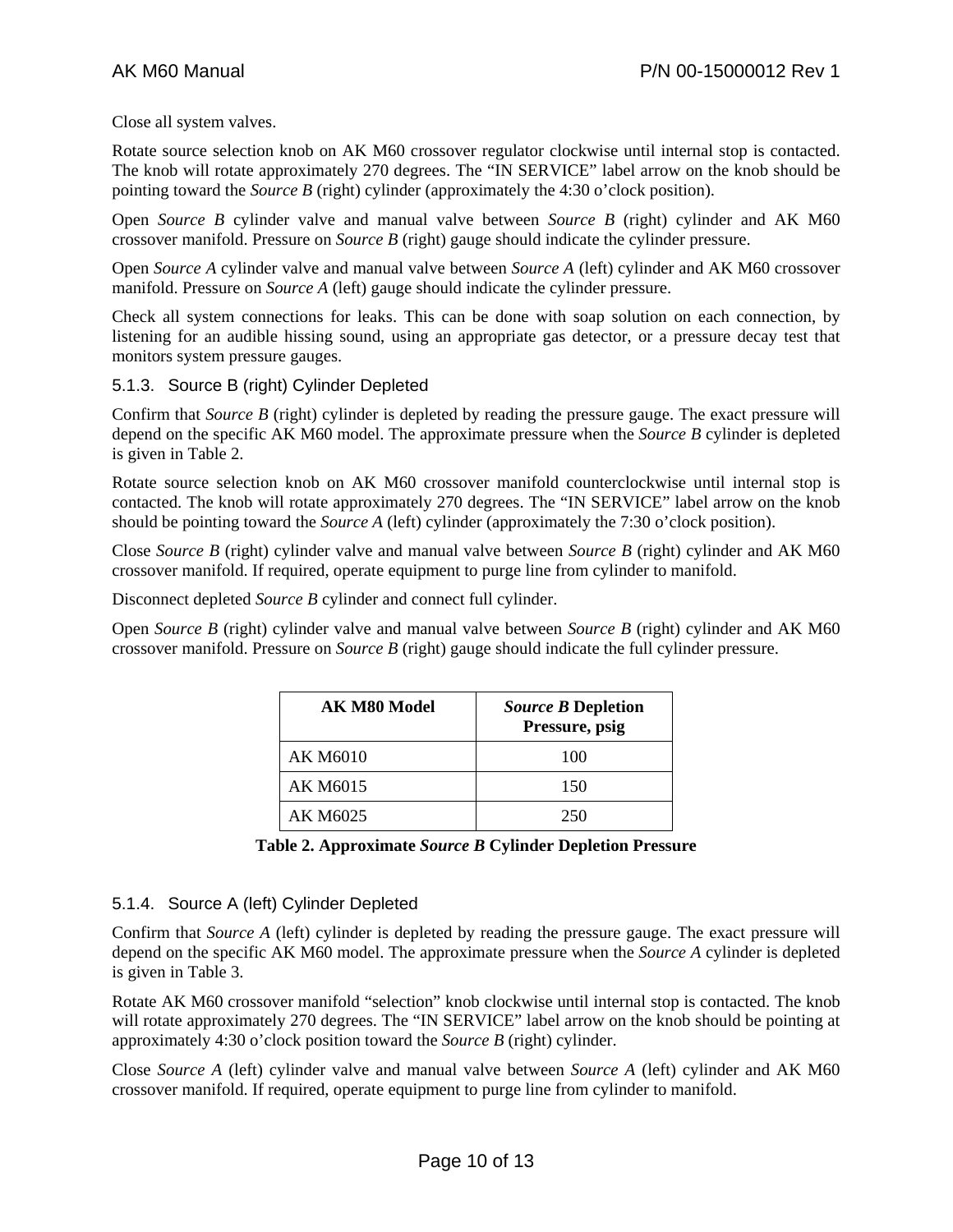Disconnect depleted *Source A* cylinder and connect full cylinder.

Open *Source A* (left) cylinder valve and manual valve between *Source A* (left) cylinder and AK M60 crossover manifold. Pressure on *Source A* (left) gauge should indicate the full cylinder pressure.

| <b>AK M60 Model</b> | <i>Source A Depletion</i><br>Pressure, psig |
|---------------------|---------------------------------------------|
| AK M6010            | 85                                          |
| AK M6015            | 135                                         |
| AK M6025            | 225                                         |

**Table 3. Approximate** *Source A* **Cylinder Depletion Pressure**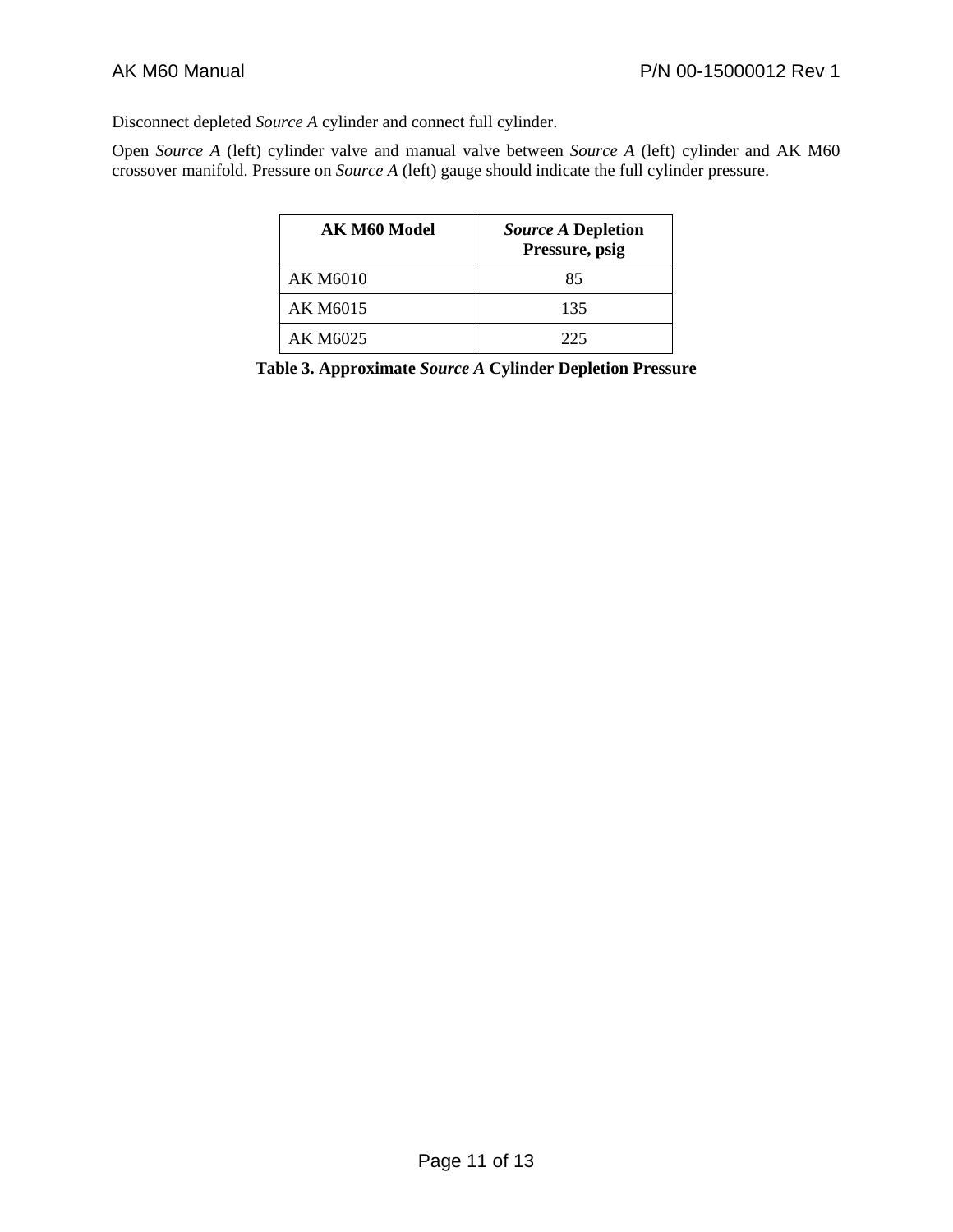# **6. TROUBLESHOOTING**

The most common problem conditions and possible causes/corrections are described below. Please contact the factory for assistance with other problem conditions or to discuss a specific problem in more detail.

#### **6.1. External leak**

Possible causes:

Connection not assembled properly with Teflon tape.

Connection not tightened properly.

Correction:

Inspect equipment to determine source of the leak. Repair leak by disassembling the connection, inspecting parts, and reassembling using good shop practice.

If the leak is from the bonnet of the regulator, then AP Tech recommends that the AK M60 manifold be sent back to the factory for repair. However, a field repair kit is available.

#### **6.2. Relief valve is opening and venting gas**

Possible causes:

Relief valve opens below set pressure.

High delivery pressure (see section 6.3).

Correction:

Verify relief valve is opening below set pressure by checking pressure on outlet gauge. If gauge reading is within range listed in Table 1, then remove and bench test relief valve. Replace relief valve if defective.

#### **6.3. High delivery line pressure**

Possible causes:

Other gas source from point of use is pressurizing delivery line.

Seat leak or high creep on AK M60 crossover regulator.

Correction:

Check to see if a different gas source can be pressurizing the line.

If another gas source is not the cause of the high delivery line pressure, then it is likely the AK M60 crossover regulator has a seat leak or high creep and AP Tech recommends that the AK M60 manifold be sent back to the factory for repair. However, a field repair kit is available.